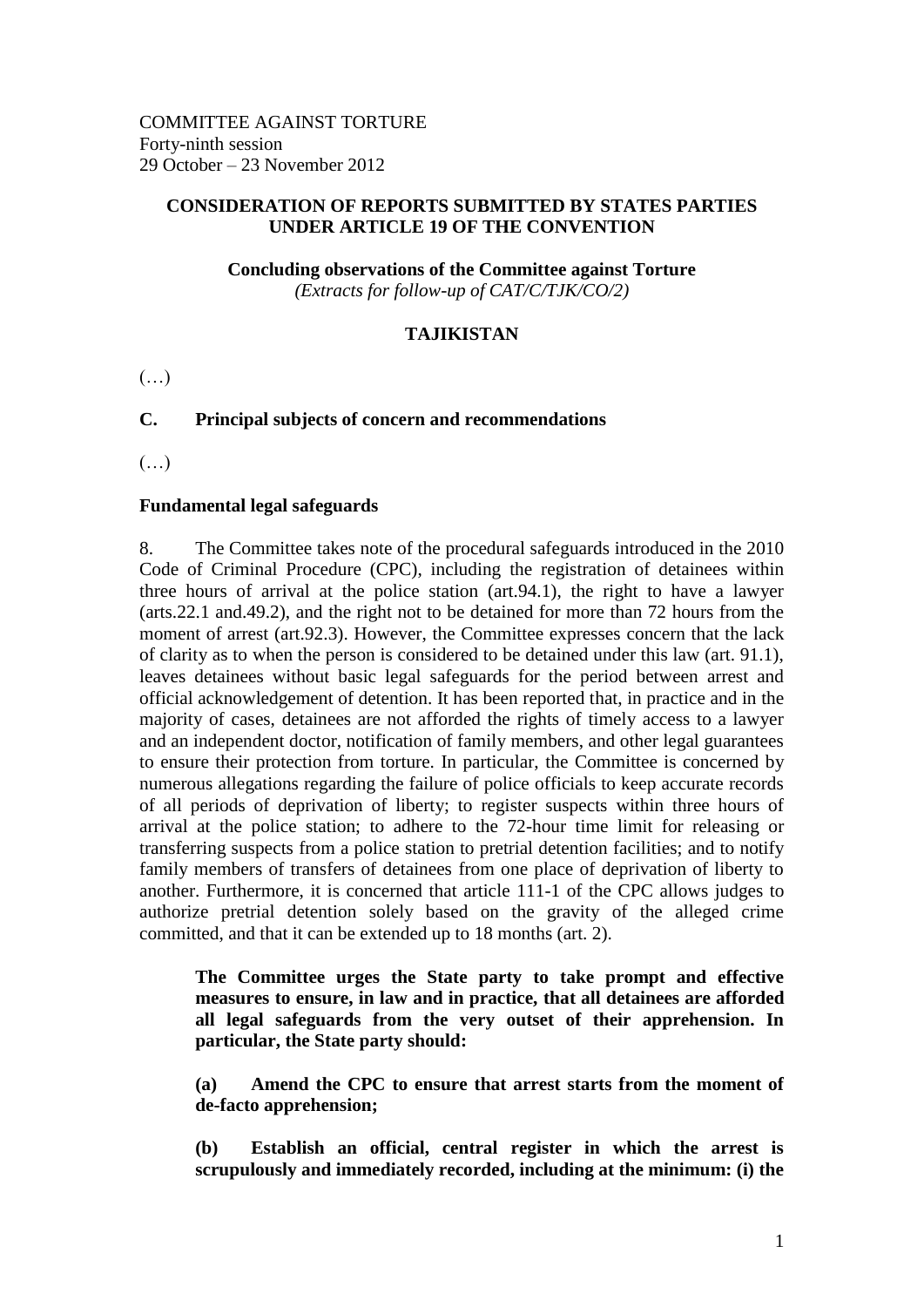**time of arrest; (ii) the reason for arrest; (iii) the names of the arresting officer(s); (iv) the location where they are detained and any subsequent transfers; and (v) the names of the officers responsible for them in custody. Responsible officers who fail to record such information should be held accountable;** 

(…)

### **Allegations of torture and ill-treatment**

9. The Committee is seriously concerned about numerous and consistent allegations, corroborated by various sources, of routine use of torture and ill-treatment of suspects, principally to extract confessions to be used in criminal proceedings, primarily during the first hours of interrogation in police custody as well as in temporary and pretrial detention facilities run by the State Committee of National Security and the Department for the Fight against Organized Crime (arts. 2, 10, 11, 12, 13, 15 and 16).

**As a matter of urgency, the State party should take immediate and effective steps to eradicate and prevent acts of torture and ill-treatment throughout the country, particularly in police custody and in temporary and pretrial detention facilities run by the State Committee of National Security and the Department for the Fight Against Organized Crime. The Committee further urges the State party to:** 

**(a) Promptly, effectively and impartially investigate all incidents and allegations of torture and ill-treatment;** 

(…)

## **Investigations and impunity**

11. The Committee is deeply concerned that allegations of torture and illtreatment are not promptly, impartially or effectively investigated and prosecuted, thus creating a climate of impunity. The Committee is further concerned that under article 28(1) of the CPC, a court, judge, prosecutor, or an investigator may terminate criminal proceedings and exempt the person in question from criminal liability. Such actions can be taken on the basis of repentance, conciliation with the victim, change of circumstances, or expiration of the period of statute of limitation for criminal prosecution (arts. 2, 12, 13 and 16).

#### **The State party should:**

 $(\ldots)$ 

**(c) Revoke provisions in the CPC allowing termination of criminal proceedings and exemption of the defendant from criminal liability whenever the case concerns allegations of torture and ill-treatment.**

(…)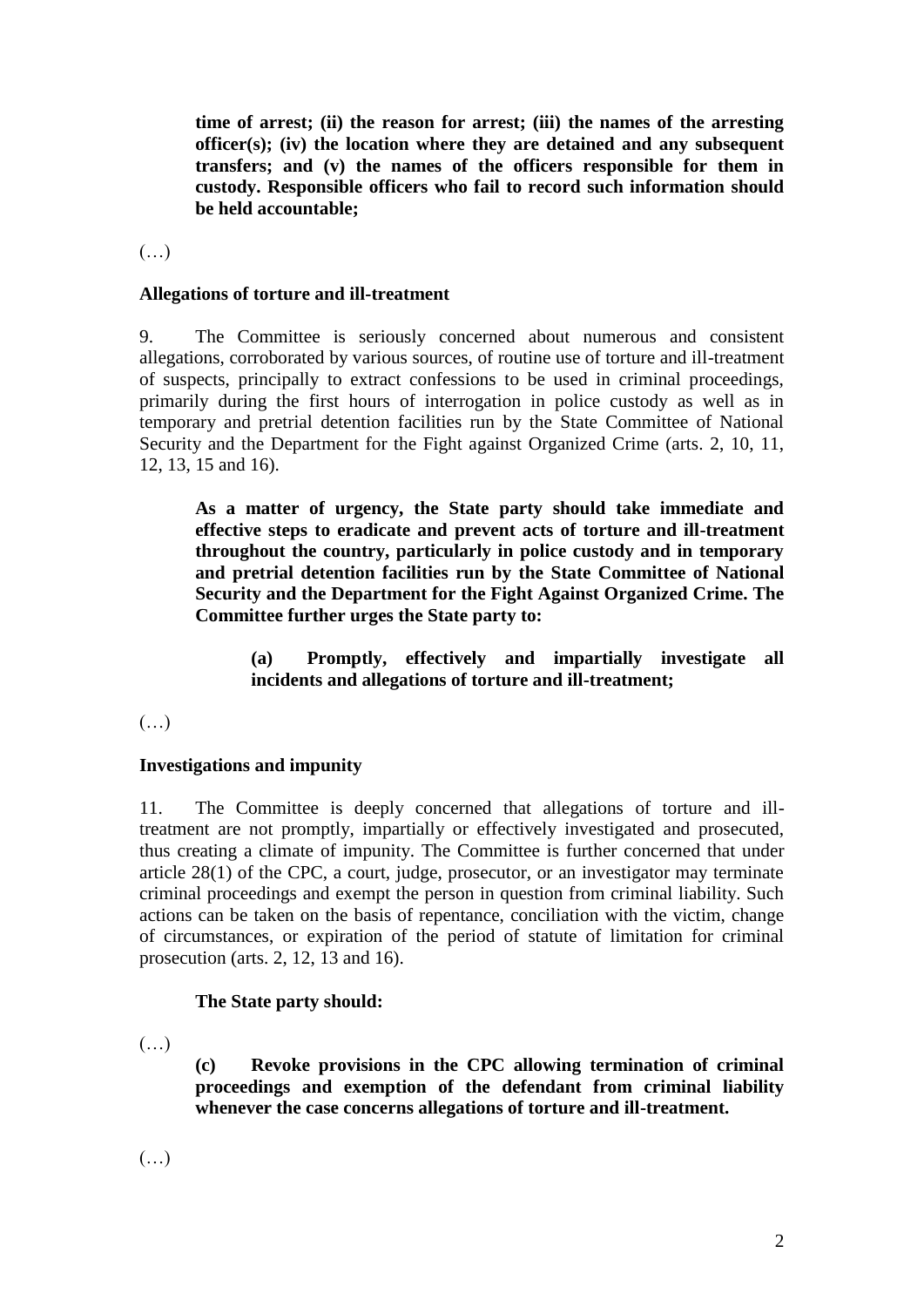## **Conditions of detention**

14. While welcoming current efforts by the State party to improve conditions of detention in prisons and pretrial detention facilities, the Committee is concerned at:

(a) Reports of lack of hot water supply; inadequate sanitary conditions; poor ventilation; lack of means to dry clothes, which leads to respiratory infections and sickness; lack of personal hygiene products; and inadequate food and health care;

(b) Unnecessarily strict regimes for inmates serving life imprisonment, who are reportedly confined in virtual isolation in their cells for up to 23 hours a day in small, airless cells; do not have access to lawyers; are only permitted visits by family members once a year; and are denied various activities in prison;

(c) Continued lack of systematic and independent review of all places of detention by national or international monitors, including the International Committee of the Red Cross (ICRC). While noting that the Ombudsman may undertake visits to places of detention, the Committee is concerned that the findings are not made public;

(d) The lack of a complaints mechanism for detainees. Despite the information provided by the State party that complaints of torture or ill-treatment can be submitted in sealed envelopes, they reportedly do not reach the relevant authorities and prisoners often do not have access to pens and paper;

(e) The fact that the number, location, capacity, and the number of detainees in penitentiary institutions in Tajikistan are considered as "state secrets".

## **The State party should:**

**(a) Allocate sufficient budgetary resources to improve conditions in all places of detention;** 

**(b) Eliminate the complete isolation of prisoners serving life imprisonment, improve their living conditions, and repeal legislation limiting their contacts with lawyers and family members;**

**(c) Take concrete steps, as a matter of priority, to ratify the Optional Protocol to the Convention and establish an effective National Preventative Mechanism which is resourced and permitted to conduct regular, independent, unannounced and unrestricted visits of inspection to all places of deprivation of liberty, with opportunity for inspectors to speak privately with individual detainees. In the meantime, grant unimpeded access to the ICRC and independent non-governmental organizations to all places of detention, and ensure that the Ombudsman undertakes regular, unannounced visits to all places of deprivation of liberty, accompanied by medical professionals, including to places of police custody, and that the findings are made available publicly;** 

**(d) Establish an effective, accessible and confidential system for receiving and processing complaints regarding torture or ill-treatment in**